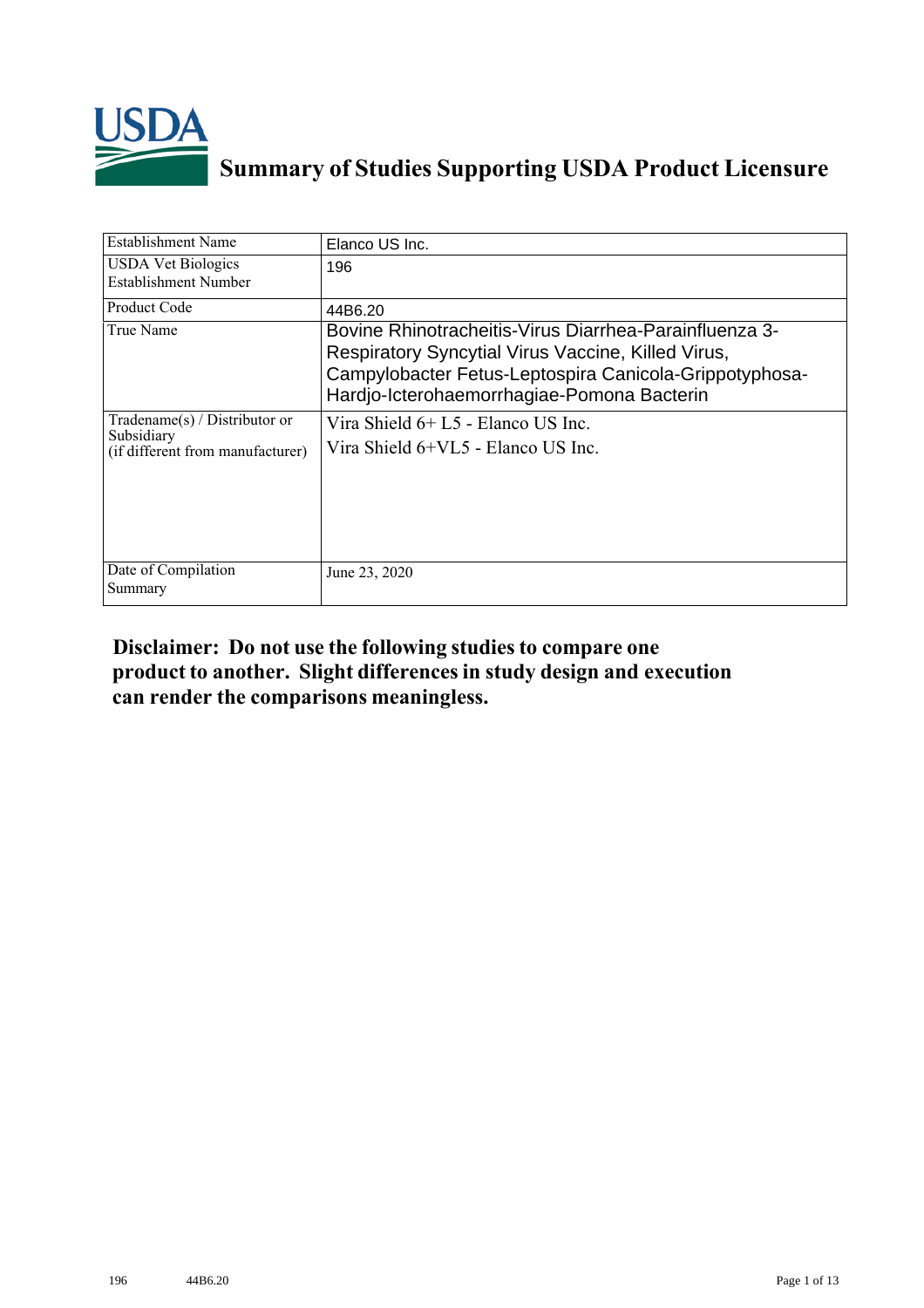| <b>Study Type</b>              | Efficacy                                                                                                                                                                                                                                                                                                                   |
|--------------------------------|----------------------------------------------------------------------------------------------------------------------------------------------------------------------------------------------------------------------------------------------------------------------------------------------------------------------------|
| <b>Pertaining to</b>           | Bovine Virus Diarrhea (BVD)                                                                                                                                                                                                                                                                                                |
| <b>Study Purpose</b>           | To demonstrate effectiveness against Bovine Virus Diarrhea                                                                                                                                                                                                                                                                 |
|                                | Type 1b                                                                                                                                                                                                                                                                                                                    |
| <b>Product Administration</b>  |                                                                                                                                                                                                                                                                                                                            |
| <b>Study Animals</b>           | Bovine                                                                                                                                                                                                                                                                                                                     |
| <b>Challenge Description</b>   | BVD isolate NY-1, BVD1b                                                                                                                                                                                                                                                                                                    |
| <b>Interval observed after</b> |                                                                                                                                                                                                                                                                                                                            |
| challenge                      |                                                                                                                                                                                                                                                                                                                            |
| <b>Results</b>                 | Study data were evaluated by USDA-APHIS prior to product<br>licensure and met regulatory standards for acceptance at the time<br>of submission. No data are published because this study was<br>submitted to USDA-APHIS prior to January 1, 2007, and APHIS<br>only require publication of data submitted after that date. |
| <b>USDA Approval Date</b>      | July 16, 2003                                                                                                                                                                                                                                                                                                              |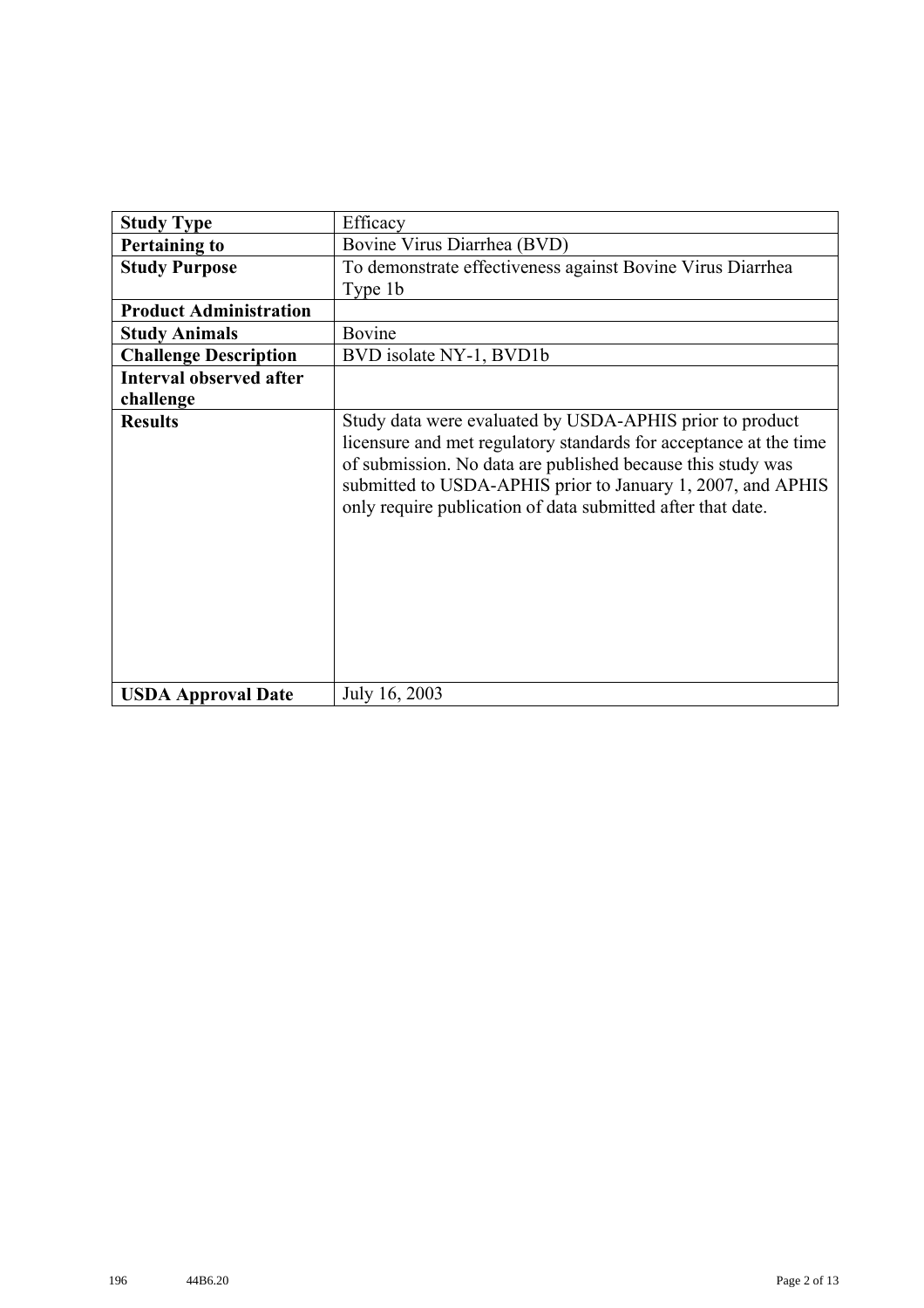| <b>Study Type</b>              | Efficacy                                                                                                                                                                                                                                                                                                                   |
|--------------------------------|----------------------------------------------------------------------------------------------------------------------------------------------------------------------------------------------------------------------------------------------------------------------------------------------------------------------------|
| <b>Pertaining to</b>           | Bovine Virus Diarrhea (BVD)                                                                                                                                                                                                                                                                                                |
| <b>Study Purpose</b>           | To demonstrate effectiveness against Bovine Virus Diarrhea                                                                                                                                                                                                                                                                 |
|                                | Type 2a                                                                                                                                                                                                                                                                                                                    |
| <b>Product Administration</b>  |                                                                                                                                                                                                                                                                                                                            |
| <b>Study Animals</b>           | Bovine                                                                                                                                                                                                                                                                                                                     |
| <b>Challenge Description</b>   | BVD isolate 890, Type BVD2a                                                                                                                                                                                                                                                                                                |
| <b>Interval observed after</b> |                                                                                                                                                                                                                                                                                                                            |
| challenge                      |                                                                                                                                                                                                                                                                                                                            |
| <b>Results</b>                 | Study data were evaluated by USDA-APHIS prior to product<br>licensure and met regulatory standards for acceptance at the time<br>of submission. No data are published because this study was<br>submitted to USDA-APHIS prior to January 1, 2007, and APHIS<br>only require publication of data submitted after that date. |
| <b>USDA Approval Date</b>      | November 3, 1998                                                                                                                                                                                                                                                                                                           |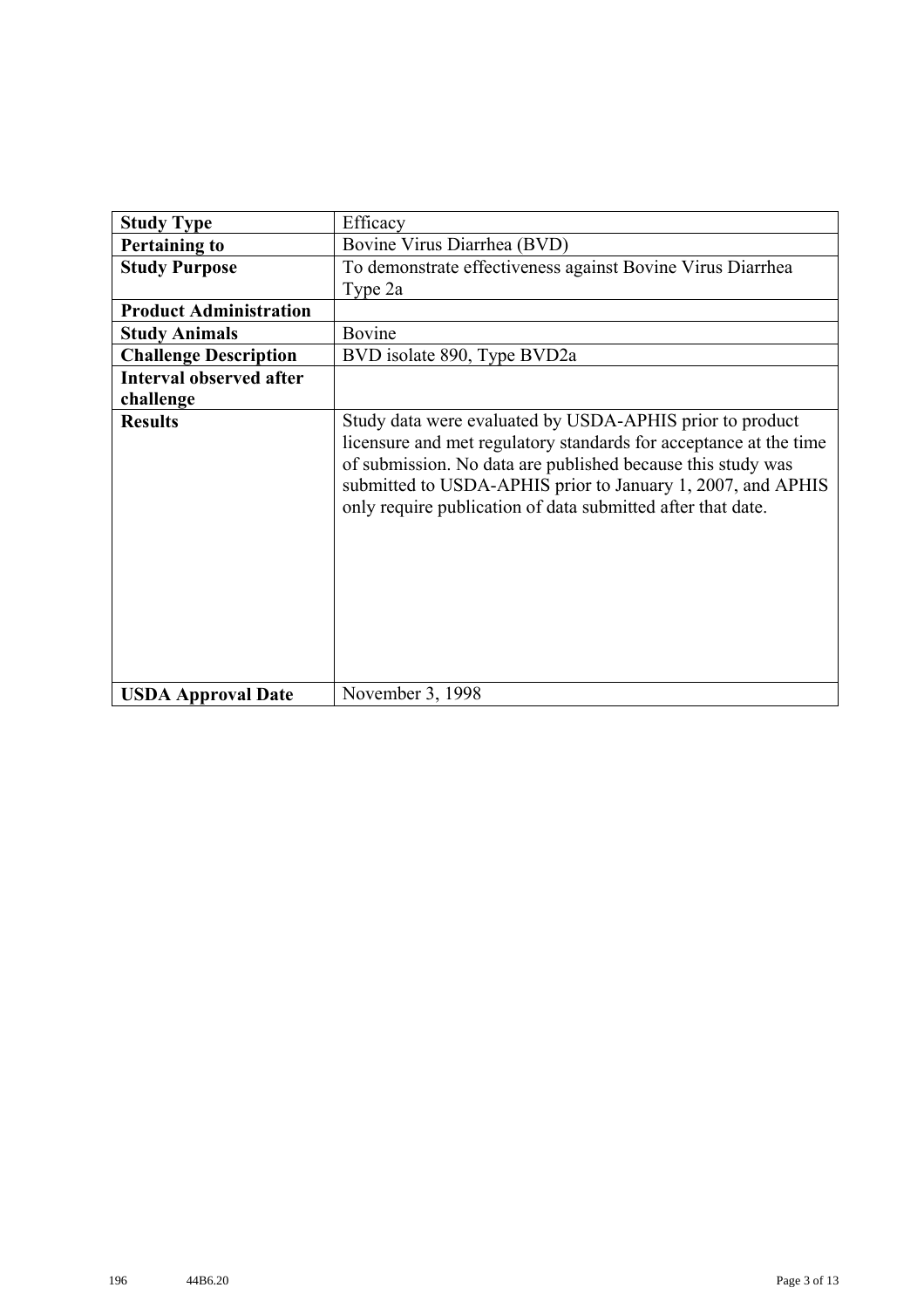| <b>Study Type</b>              | Efficacy                                                                                                                                                                                                                                                                                                                   |
|--------------------------------|----------------------------------------------------------------------------------------------------------------------------------------------------------------------------------------------------------------------------------------------------------------------------------------------------------------------------|
| <b>Pertaining to</b>           | Bovine Virus Diarrhea                                                                                                                                                                                                                                                                                                      |
| <b>Study Purpose</b>           | To demonstrate effectiveness against Bovine Virus Diarrhea                                                                                                                                                                                                                                                                 |
|                                | Type 2a at 11 months post-vaccination                                                                                                                                                                                                                                                                                      |
| <b>Product Administration</b>  |                                                                                                                                                                                                                                                                                                                            |
| <b>Study Animals</b>           | Bovine                                                                                                                                                                                                                                                                                                                     |
| <b>Challenge Description</b>   | BVD Isolate 890, Type BVD2a                                                                                                                                                                                                                                                                                                |
| <b>Interval observed after</b> |                                                                                                                                                                                                                                                                                                                            |
| challenge                      |                                                                                                                                                                                                                                                                                                                            |
| <b>Results</b>                 | Study data were evaluated by USDA-APHIS prior to product<br>licensure and met regulatory standards for acceptance at the time<br>of submission. No data are published because this study was<br>submitted to USDA-APHIS prior to January 1, 2007, and APHIS<br>only require publication of data submitted after that date. |
| <b>USDA Approval Date</b>      | September 24, 1996                                                                                                                                                                                                                                                                                                         |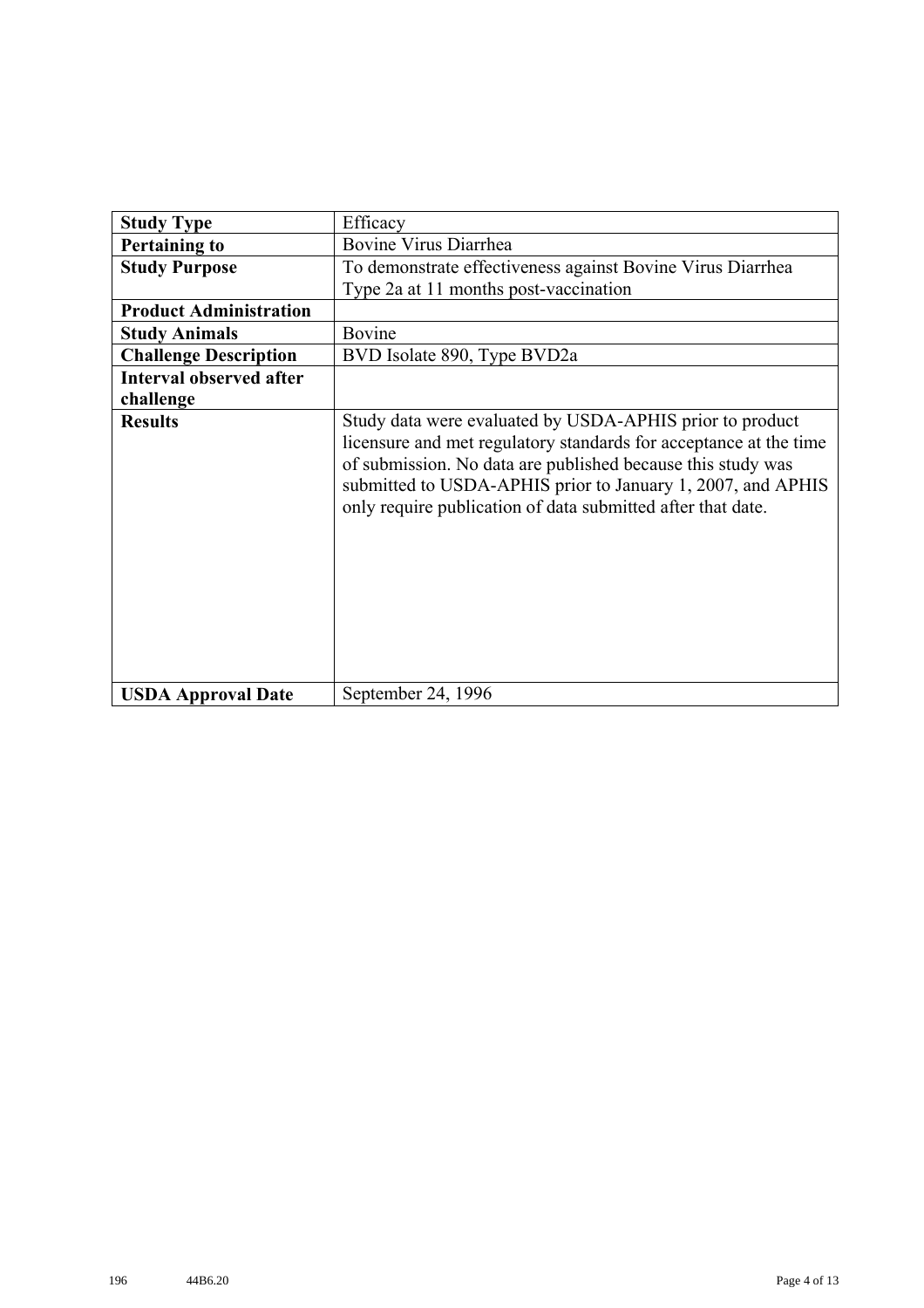| <b>Study Type</b>              | Efficacy                                                                                                                                                                                                                                                                                                                   |
|--------------------------------|----------------------------------------------------------------------------------------------------------------------------------------------------------------------------------------------------------------------------------------------------------------------------------------------------------------------------|
| <b>Pertaining to</b>           | Campylobacter fetus                                                                                                                                                                                                                                                                                                        |
| <b>Study Purpose</b>           | To demonstrate effectiveness against Campylobacter fetus                                                                                                                                                                                                                                                                   |
| <b>Product Administration</b>  |                                                                                                                                                                                                                                                                                                                            |
| <b>Study Animals</b>           | Bovine                                                                                                                                                                                                                                                                                                                     |
| <b>Challenge Description</b>   |                                                                                                                                                                                                                                                                                                                            |
| <b>Interval observed after</b> |                                                                                                                                                                                                                                                                                                                            |
| challenge                      |                                                                                                                                                                                                                                                                                                                            |
| <b>Results</b>                 | Study data were evaluated by USDA-APHIS prior to product<br>licensure and met regulatory standards for acceptance at the time<br>of submission. No data are published because this study was<br>submitted to USDA-APHIS prior to January 1, 2007, and APHIS<br>only require publication of data submitted after that date. |
| <b>USDA Approval Date</b>      | January 14, 1986                                                                                                                                                                                                                                                                                                           |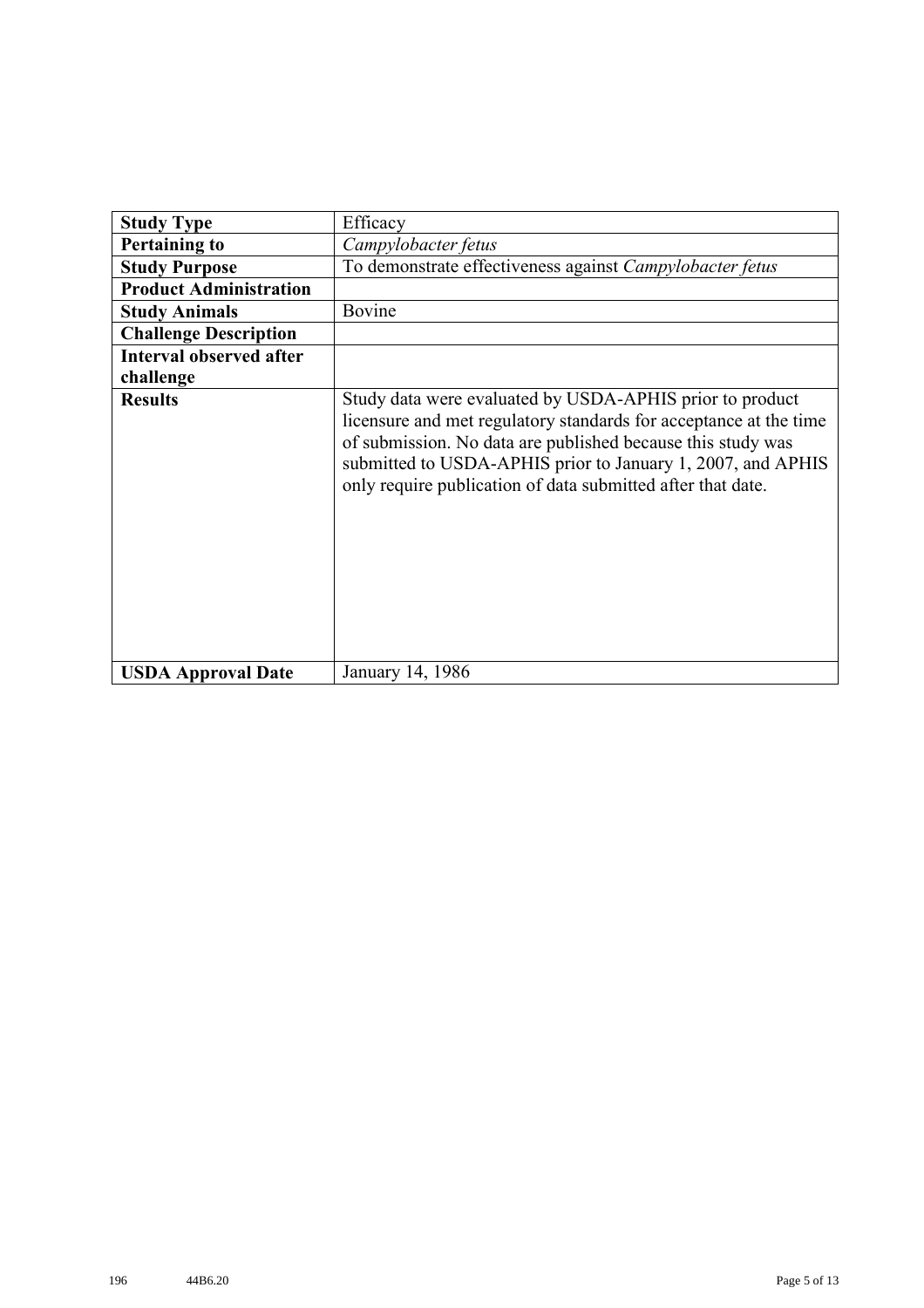| <b>Study Type</b>              | Efficacy                                                                                                                                                                                                                                                                                                                   |
|--------------------------------|----------------------------------------------------------------------------------------------------------------------------------------------------------------------------------------------------------------------------------------------------------------------------------------------------------------------------|
| <b>Pertaining to</b>           | Campylobacter fetus                                                                                                                                                                                                                                                                                                        |
| <b>Study Purpose</b>           | To demonstrate effectiveness against Campylobacter fetus for                                                                                                                                                                                                                                                               |
|                                | one year duration of immunity                                                                                                                                                                                                                                                                                              |
| <b>Product Administration</b>  |                                                                                                                                                                                                                                                                                                                            |
| <b>Study Animals</b>           | Bovine                                                                                                                                                                                                                                                                                                                     |
| <b>Challenge Description</b>   |                                                                                                                                                                                                                                                                                                                            |
| <b>Interval observed after</b> |                                                                                                                                                                                                                                                                                                                            |
| challenge                      |                                                                                                                                                                                                                                                                                                                            |
| <b>Results</b>                 | Study data were evaluated by USDA-APHIS prior to product<br>licensure and met regulatory standards for acceptance at the time<br>of submission. No data are published because this study was<br>submitted to USDA-APHIS prior to January 1, 2007, and APHIS<br>only require publication of data submitted after that date. |
| <b>USDA Approval Date</b>      | March 15, 1989                                                                                                                                                                                                                                                                                                             |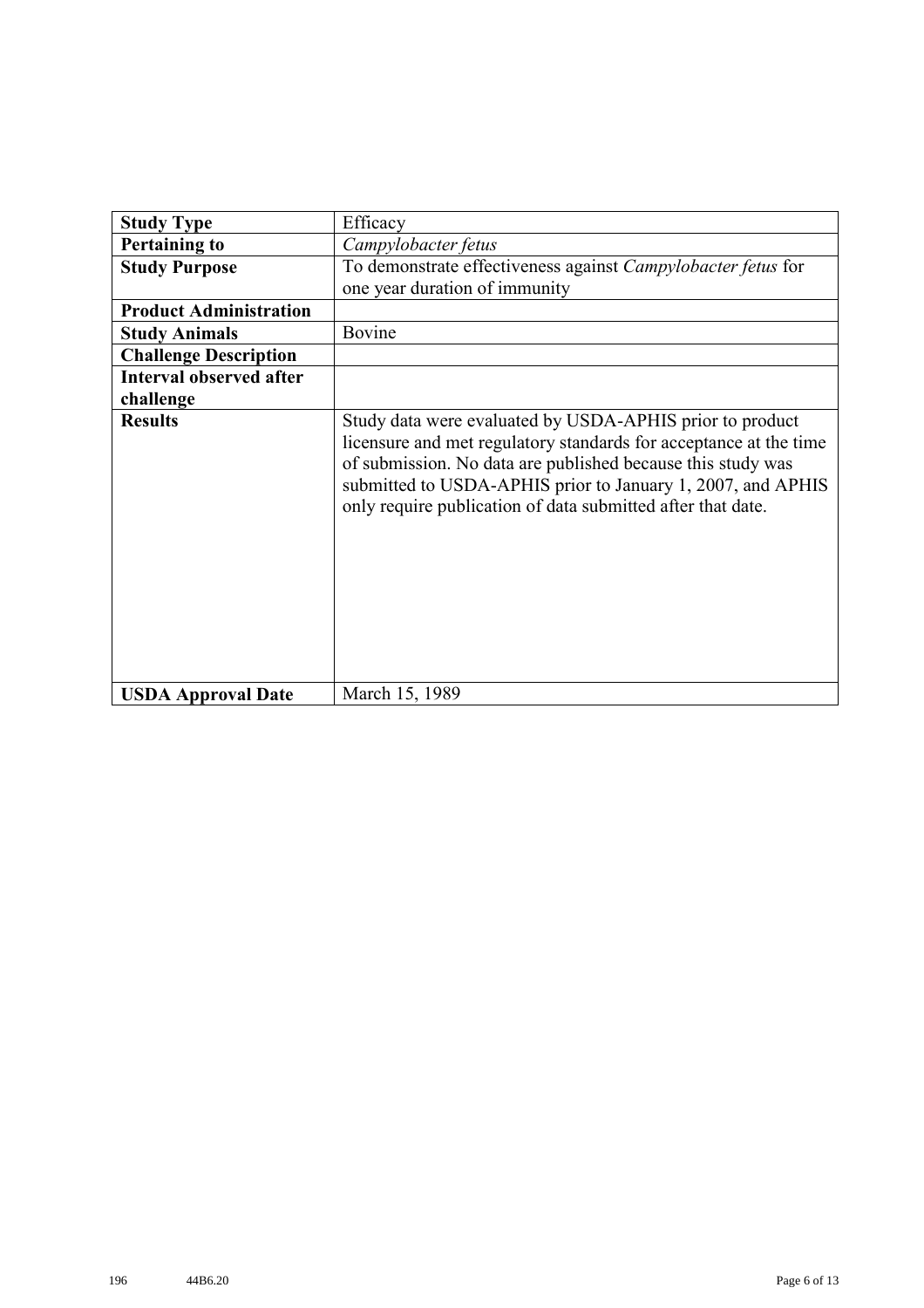| <b>Study Type</b>              | Efficacy                                                                                                                                                                                                                                                                                                                   |
|--------------------------------|----------------------------------------------------------------------------------------------------------------------------------------------------------------------------------------------------------------------------------------------------------------------------------------------------------------------------|
| <b>Pertaining to</b>           | <b>Bovine Rhinotracheitis</b>                                                                                                                                                                                                                                                                                              |
|                                |                                                                                                                                                                                                                                                                                                                            |
| <b>Study Purpose</b>           | To demonstrate effectiveness against Bovine Rhinotracheitis.                                                                                                                                                                                                                                                               |
| <b>Product Administration</b>  |                                                                                                                                                                                                                                                                                                                            |
| <b>Study Animals</b>           | Bovine                                                                                                                                                                                                                                                                                                                     |
| <b>Challenge Description</b>   |                                                                                                                                                                                                                                                                                                                            |
| <b>Interval observed after</b> |                                                                                                                                                                                                                                                                                                                            |
| challenge                      |                                                                                                                                                                                                                                                                                                                            |
| <b>Results</b>                 | Study data were evaluated by USDA-APHIS prior to product<br>licensure and met regulatory standards for acceptance at the time<br>of submission. No data are published because this study was<br>submitted to USDA-APHIS prior to January 1, 2007, and APHIS<br>only require publication of data submitted after that date. |
| <b>USDA Approval Date</b>      | October 22, 1986                                                                                                                                                                                                                                                                                                           |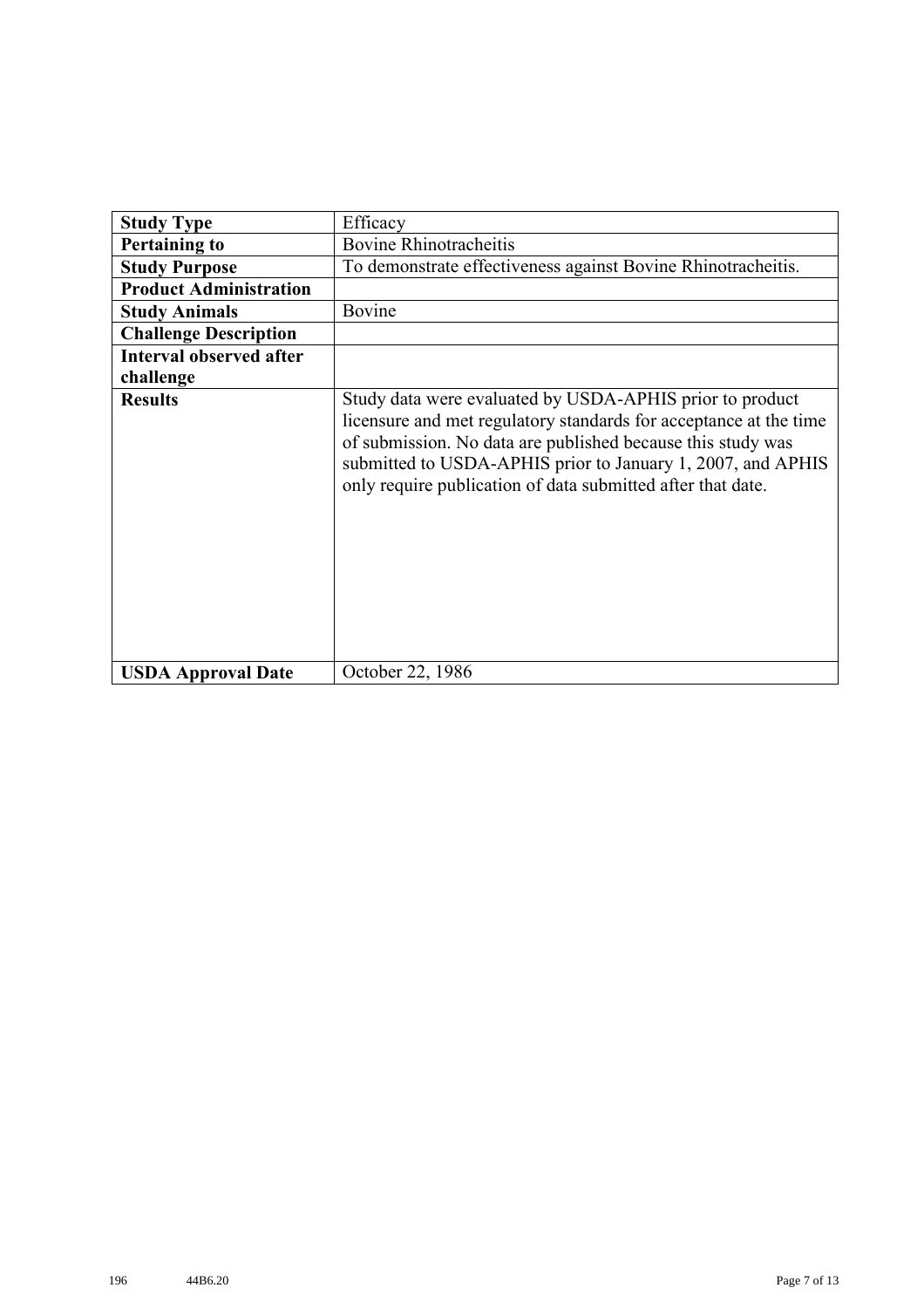| <b>Study Type</b>              | Efficacy                                                                                                                                                                                                                                                                                                                   |
|--------------------------------|----------------------------------------------------------------------------------------------------------------------------------------------------------------------------------------------------------------------------------------------------------------------------------------------------------------------------|
| <b>Pertaining to</b>           | Leptospira canicola, Leptospira grippotyphosa, Leptospira                                                                                                                                                                                                                                                                  |
|                                | icterohaemorrhagiae, Leptospira pomona                                                                                                                                                                                                                                                                                     |
| <b>Study Purpose</b>           | To demonstrate effectiveness against Leptospira spp.                                                                                                                                                                                                                                                                       |
| <b>Product Administration</b>  |                                                                                                                                                                                                                                                                                                                            |
| <b>Study Animals</b>           | Bovine                                                                                                                                                                                                                                                                                                                     |
| <b>Challenge Description</b>   |                                                                                                                                                                                                                                                                                                                            |
| <b>Interval observed after</b> |                                                                                                                                                                                                                                                                                                                            |
| challenge                      |                                                                                                                                                                                                                                                                                                                            |
| <b>Results</b>                 | Study data were evaluated by USDA-APHIS prior to product<br>licensure and met regulatory standards for acceptance at the time<br>of submission. No data are published because this study was<br>submitted to USDA-APHIS prior to January 1, 2007, and APHIS<br>only require publication of data submitted after that date. |
| <b>USDA Approval Date</b>      | March 18, 1983                                                                                                                                                                                                                                                                                                             |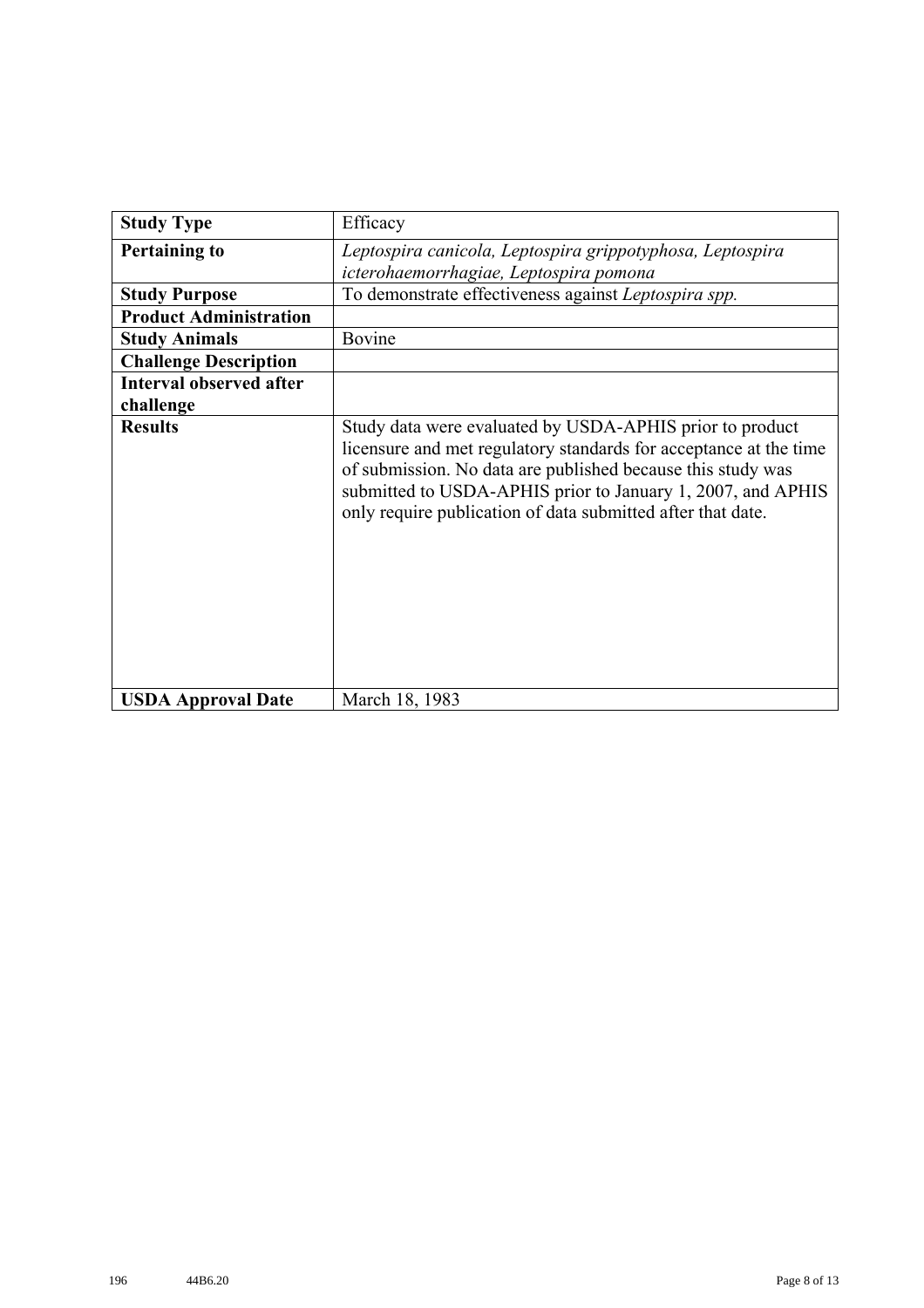| <b>Study Type</b>              | Efficacy                                                                                                                                                                                                                                                                                                                   |
|--------------------------------|----------------------------------------------------------------------------------------------------------------------------------------------------------------------------------------------------------------------------------------------------------------------------------------------------------------------------|
| <b>Pertaining to</b>           | Leptospira Hardjo (type Hardjoprajitno)                                                                                                                                                                                                                                                                                    |
| <b>Study Purpose</b>           | To demonstrate effectiveness against Leptospira Hardjo                                                                                                                                                                                                                                                                     |
| <b>Product Administration</b>  |                                                                                                                                                                                                                                                                                                                            |
| <b>Study Animals</b>           | Bovine                                                                                                                                                                                                                                                                                                                     |
| <b>Challenge Description</b>   |                                                                                                                                                                                                                                                                                                                            |
| <b>Interval observed after</b> |                                                                                                                                                                                                                                                                                                                            |
| challenge                      |                                                                                                                                                                                                                                                                                                                            |
| <b>Results</b>                 | Study data were evaluated by USDA-APHIS prior to product<br>licensure and met regulatory standards for acceptance at the time<br>of submission. No data are published because this study was<br>submitted to USDA-APHIS prior to January 1, 2007, and APHIS<br>only require publication of data submitted after that date. |
| <b>USDA Approval Date</b>      | March 18, 1983                                                                                                                                                                                                                                                                                                             |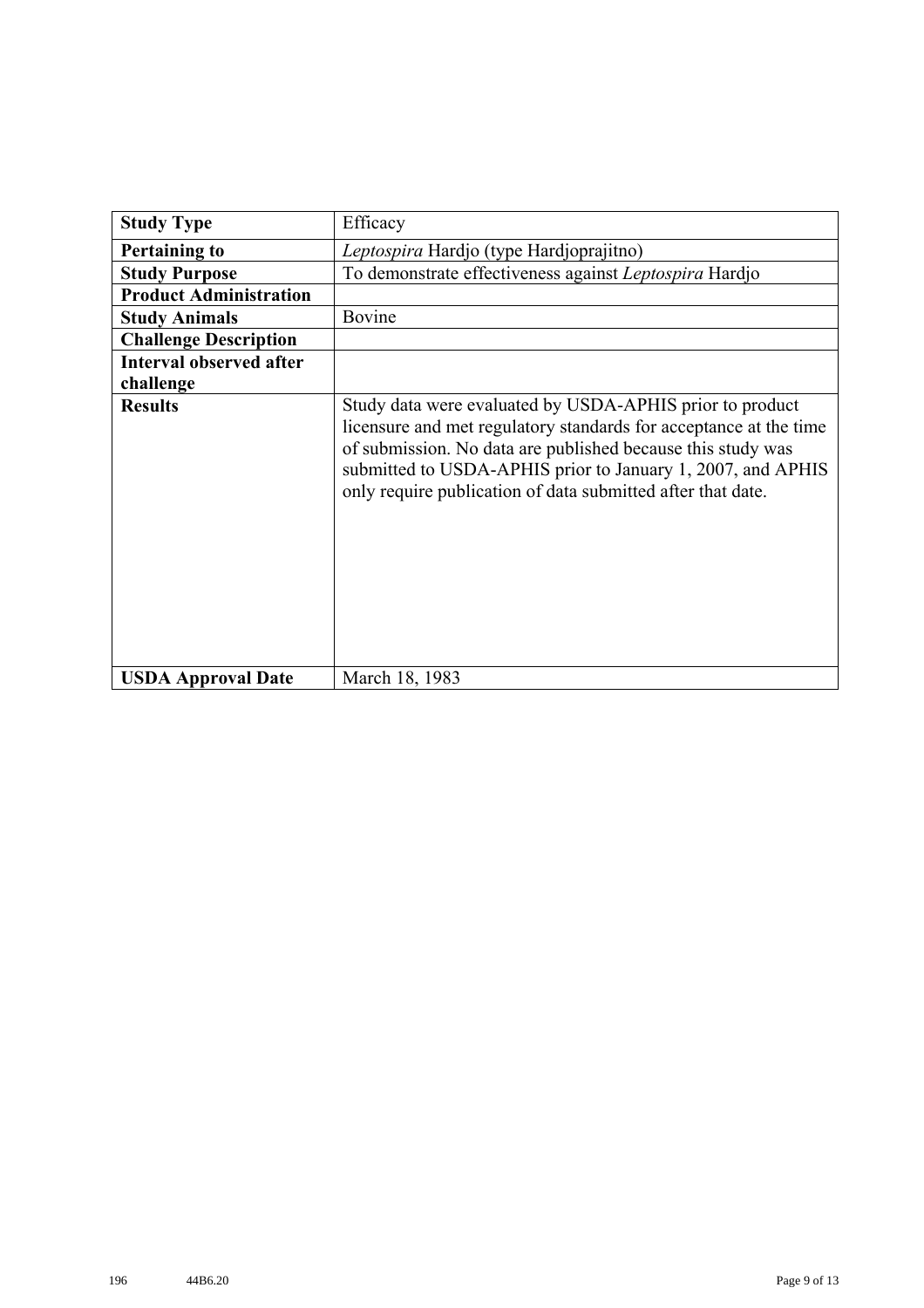| <b>Study Type</b>              | Efficacy                                                                                                                                                                                                                                                                                                                   |
|--------------------------------|----------------------------------------------------------------------------------------------------------------------------------------------------------------------------------------------------------------------------------------------------------------------------------------------------------------------------|
| <b>Pertaining to</b>           | Bovine Parainfluenza Type 3                                                                                                                                                                                                                                                                                                |
| <b>Study Purpose</b>           | To demonstrate effectiveness against Bovine Parainfluenza Type                                                                                                                                                                                                                                                             |
|                                | 3.                                                                                                                                                                                                                                                                                                                         |
| <b>Product Administration</b>  |                                                                                                                                                                                                                                                                                                                            |
| <b>Study Animals</b>           | Bovine                                                                                                                                                                                                                                                                                                                     |
| <b>Challenge Description</b>   |                                                                                                                                                                                                                                                                                                                            |
| <b>Interval observed after</b> |                                                                                                                                                                                                                                                                                                                            |
| challenge                      |                                                                                                                                                                                                                                                                                                                            |
| <b>Results</b>                 | Study data were evaluated by USDA-APHIS prior to product<br>licensure and met regulatory standards for acceptance at the time<br>of submission. No data are published because this study was<br>submitted to USDA-APHIS prior to January 1, 2007, and APHIS<br>only require publication of data submitted after that date. |
| <b>USDA Approval Date</b>      | March 12, 1987 (License Issued)                                                                                                                                                                                                                                                                                            |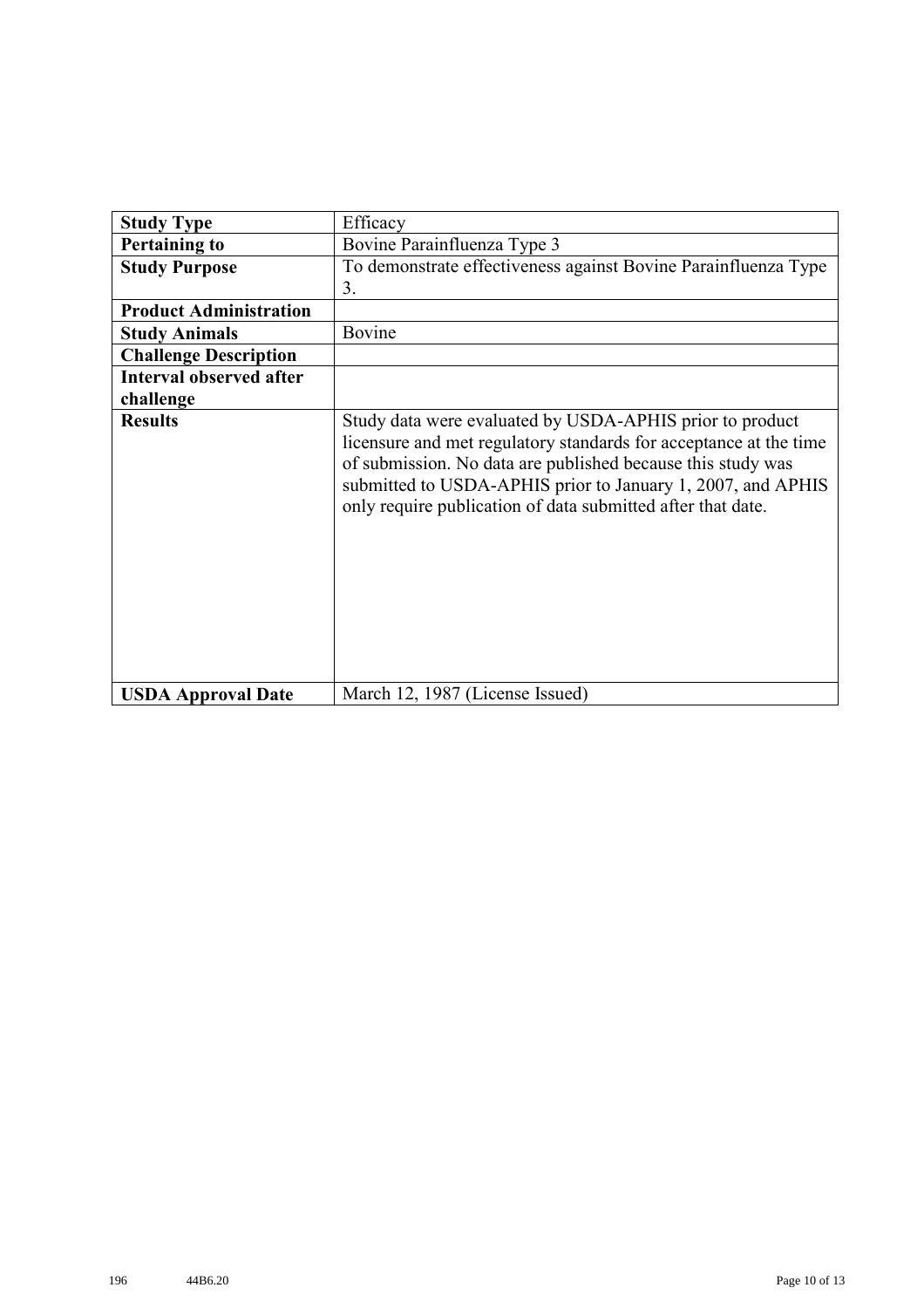| <b>Study Type</b>              | Efficacy                                                                                                                                                                                                                                                                                                                   |
|--------------------------------|----------------------------------------------------------------------------------------------------------------------------------------------------------------------------------------------------------------------------------------------------------------------------------------------------------------------------|
| <b>Pertaining to</b>           | <b>Bovine Respiratory Syncytial Virus</b>                                                                                                                                                                                                                                                                                  |
| <b>Study Purpose</b>           | To demonstrate effectiveness against Bovine Respiratory                                                                                                                                                                                                                                                                    |
|                                | <b>Syncytial Virus</b>                                                                                                                                                                                                                                                                                                     |
| <b>Product Administration</b>  |                                                                                                                                                                                                                                                                                                                            |
| <b>Study Animals</b>           | Bovine                                                                                                                                                                                                                                                                                                                     |
| <b>Challenge Description</b>   |                                                                                                                                                                                                                                                                                                                            |
| <b>Interval observed after</b> |                                                                                                                                                                                                                                                                                                                            |
| challenge                      |                                                                                                                                                                                                                                                                                                                            |
| <b>Results</b>                 | Study data were evaluated by USDA-APHIS prior to product<br>licensure and met regulatory standards for acceptance at the time<br>of submission. No data are published because this study was<br>submitted to USDA-APHIS prior to January 1, 2007, and APHIS<br>only require publication of data submitted after that date. |
| <b>USDA Approval Date</b>      | December 18, 1987                                                                                                                                                                                                                                                                                                          |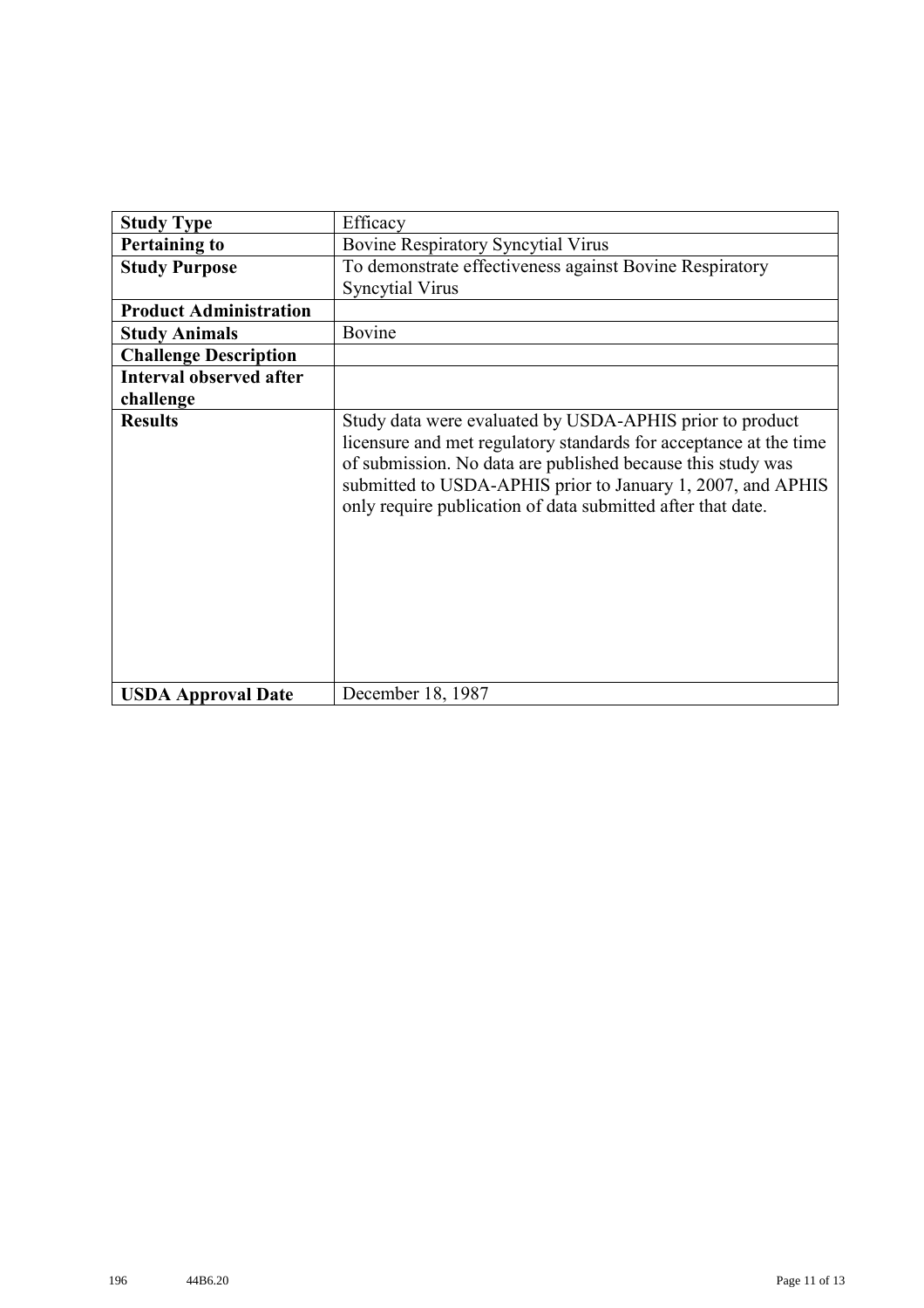| <b>Study Type</b>     | Safety                                                                                                                                                                                                                                                                                                                     |
|-----------------------|----------------------------------------------------------------------------------------------------------------------------------------------------------------------------------------------------------------------------------------------------------------------------------------------------------------------------|
| <b>Pertaining to</b>  | All                                                                                                                                                                                                                                                                                                                        |
| <b>Study Purpose</b>  | To demonstrate safety under typical field conditions                                                                                                                                                                                                                                                                       |
| Product               |                                                                                                                                                                                                                                                                                                                            |
| <b>Administration</b> |                                                                                                                                                                                                                                                                                                                            |
| <b>Study Animals</b>  | Bovine                                                                                                                                                                                                                                                                                                                     |
| <b>Challenge</b>      |                                                                                                                                                                                                                                                                                                                            |
| <b>Description</b>    |                                                                                                                                                                                                                                                                                                                            |
| <b>Interval</b>       |                                                                                                                                                                                                                                                                                                                            |
| observed after        |                                                                                                                                                                                                                                                                                                                            |
| challenge             |                                                                                                                                                                                                                                                                                                                            |
| <b>Results</b>        | Study data were evaluated by USDA-APHIS prior to product licensure and<br>met regulatory standards for acceptance at the time of submission. No data<br>are published because this study was submitted to USDA-APHIS prior to<br>January 1, 2007, and APHIS only require publication of data submitted after<br>that date. |
| <b>USDA</b>           | April 16, 2003                                                                                                                                                                                                                                                                                                             |
| <b>Approval Date</b>  |                                                                                                                                                                                                                                                                                                                            |